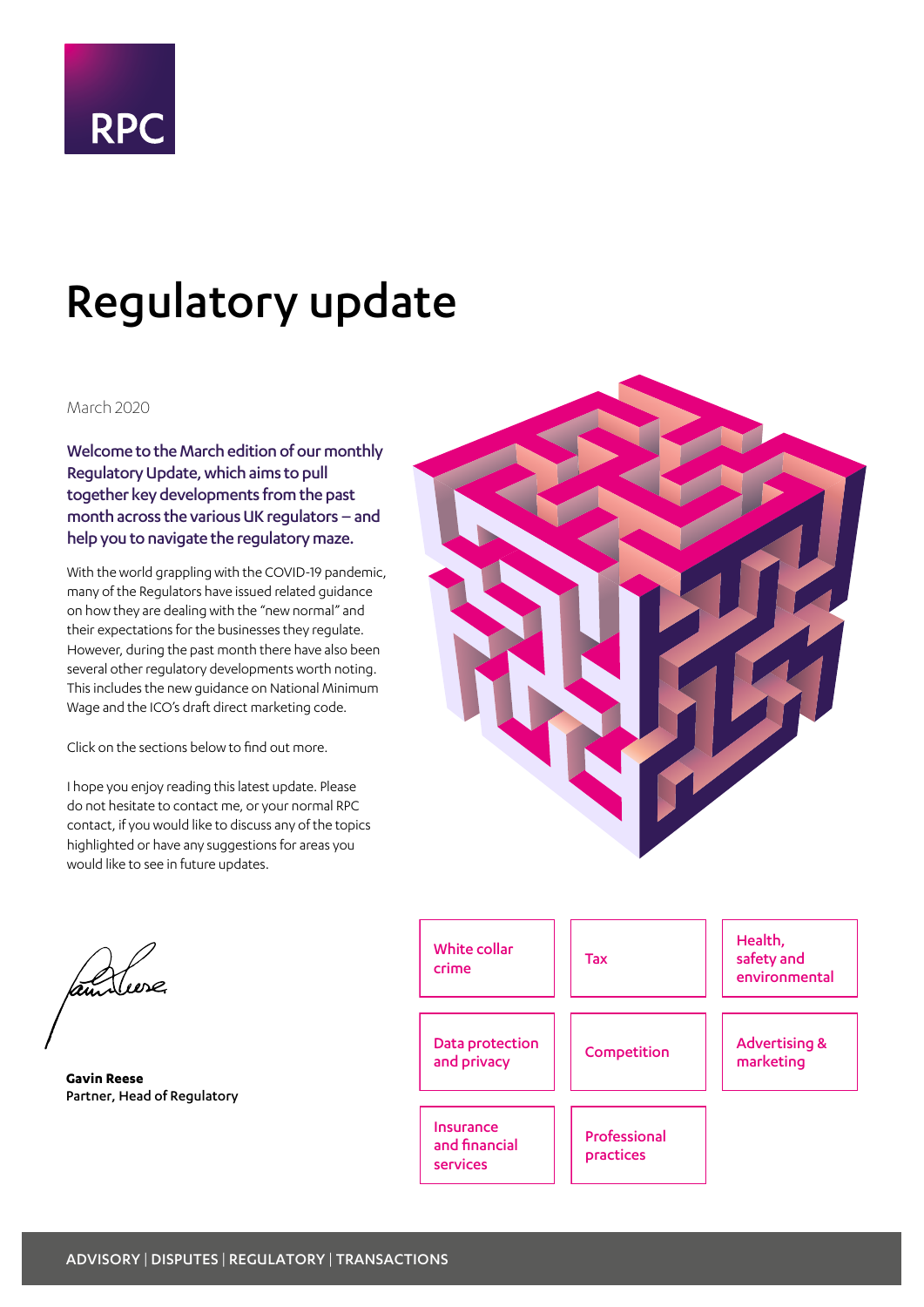### <span id="page-1-0"></span>**KEY HEADLINES**

| UK's "freeze and seize" powers upheld in first contested account forfeiture application 3 |
|-------------------------------------------------------------------------------------------|
| Businesses failing to pay employees minimum wage to be publicly named by government4      |
| HMRC publishes number of live Corporate Criminal Offences investigations 4                |
| HMRC publishes its annual Transfer Pricing and Diverted Profits Tax statistics 4          |
|                                                                                           |
|                                                                                           |
| Chair of Environmental Agency discusses future environmental standards in UK5             |
|                                                                                           |
|                                                                                           |
|                                                                                           |
|                                                                                           |
|                                                                                           |
|                                                                                           |
|                                                                                           |
|                                                                                           |
|                                                                                           |
|                                                                                           |
|                                                                                           |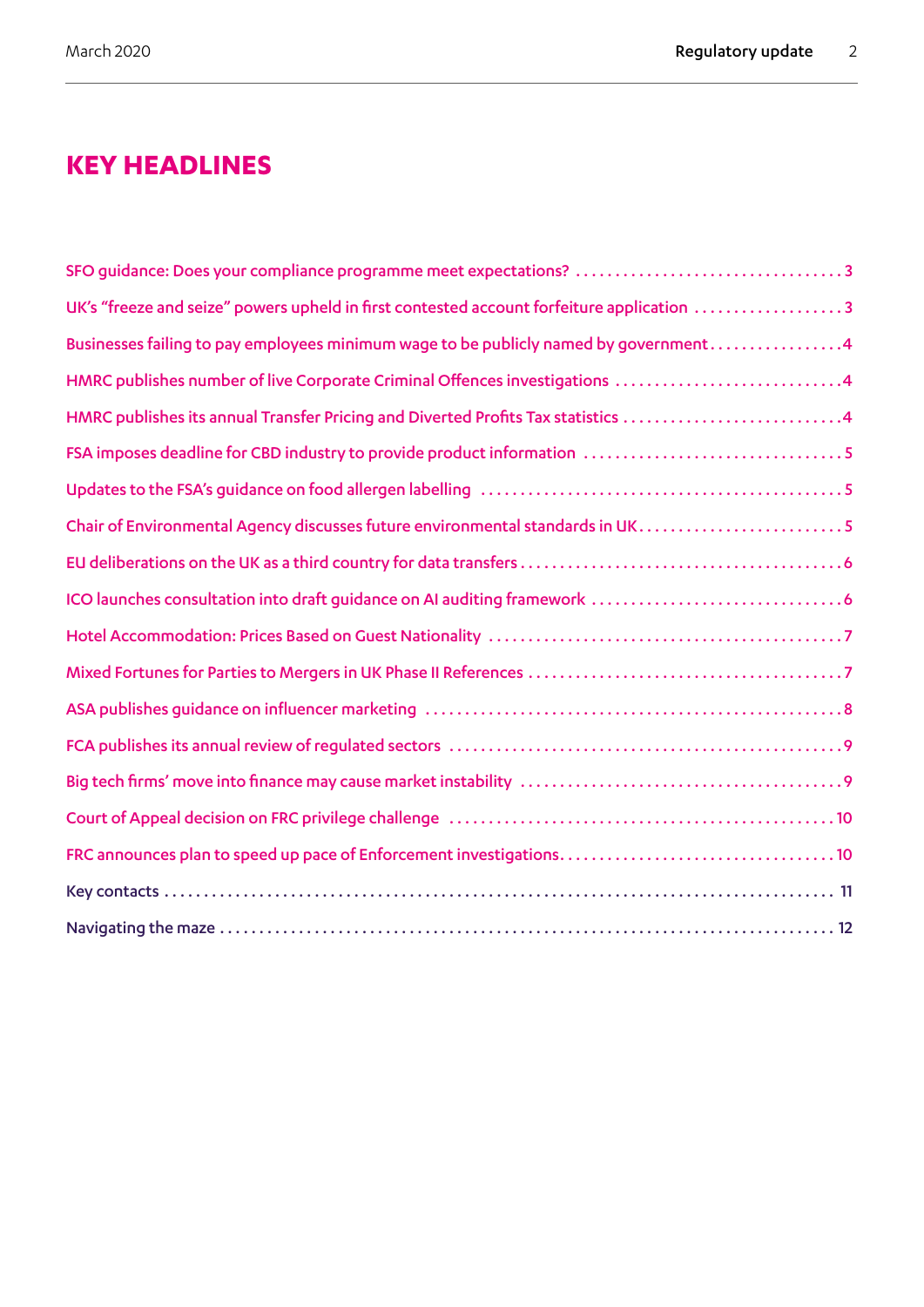### <span id="page-2-0"></span>**WHITE COLLAR CRIME**

by Sam Tate and Davina Given **CONTACT**

## SFO guidance: Does your compliance programme meet expectations?

Since the start of Lisa Osofsky's Directorship of the Serious Fraud Office (SFO) in 2018, the resources and guidance available to companies has been growing. The latest, and arguably the most useful, document to be published to date is [Evaluating a](https://www.sfo.gov.uk/download/evaluating-a-compliance-programme/?wpdmdl=25403)  [Compliance Programme](https://www.sfo.gov.uk/download/evaluating-a-compliance-programme/?wpdmdl=25403).

While not to be relied on as the basis for legal advice, read together with the SFO's Guidance on Corporate Prosecutions and Code for Crown Prosecutors, this Guidance does serve as a very useful document for firms considering whether their compliance programmes match up to the expectations of the SFO. The Guidance covers the three key elements of:

- 1. what stages the SFO may consider a business's compliance programme
- 2. how the assessment will fit into the investigation process, and

3. the principles the SFO will use as part of any assessment.

The SFO Guidance also sets out (albeit in brief terms) what you can expect from the SFO during an investigation. The Guidance acknowledges that the size of a business makes a difference and, as such, prosecutors will consider proportionality when evaluating a business compliance programme. However, it remains clear that all businesses, no matter their size and complexity, must have internal systems and procedures in place to ensure compliance with legal requirements.

Click [here](https://www.sfo.gov.uk/download/evaluating-a-compliance-programme/?wpdmdl=25403) to read more

[Back to contents >](#page-1-0)

### UK's "freeze and seize" powers upheld in first contested account forfeiture application

The case of *National Crime Agency (NCA) v Vlad Luca Filat*  represents the NCA's first contested account forfeiture application through an Account Freezing Order (AFO).

Given that AFOs were only introduced in January 2018, through POCA 2002, and the maximum period of freezing is two years before the law enforcement agency must decide whether to unfreeze or pursue forfeiture, this year will see more and more AFO decisions battle out in the courts.

In this case a sum of money held in Filat's name was claimed by the NCA to have been derived from bribery and corruption (Filat's father was the convicted former Prime Minister of Moldova).

In 2018, the NCA was granted account freezing orders over bank accounts under the Proceeds of Crime Act 2002 (POCA 2002) allowing the agency to investigate the origin of the funds. Later that year, the NCA applied for forfeiture of the money on the grounds that, on the balance of probabilities, it was recoverable property. In response to this ruling, Filat appealed to the Crown Court, who has now ruled against Filat and upheld the original forfeiture.

Click [here](https://fcpablog.com/2019/11/20/uks-new-freeze-and-seize-powers-upheld-in-moldovan-money-laundering-case/) to read more.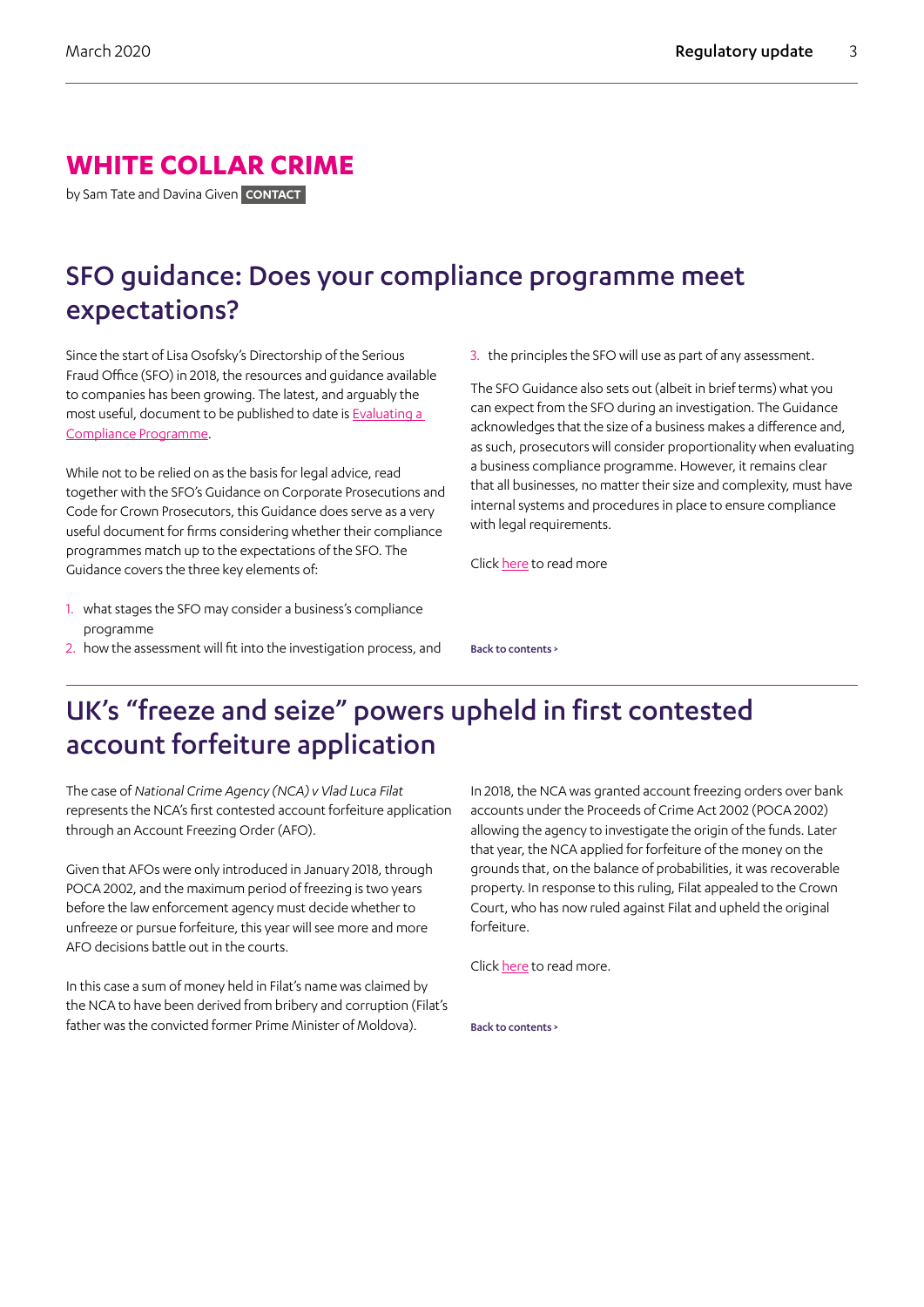#### <span id="page-3-0"></span>**TAX** by Adam Craggs **CONTACT**

## Businesses failing to pay employees minimum wage to be publicly named by government

Employers that fail to pay their workers the National Minimum Wage or National Living Wage will continue to be publicly named, following a review of the Government's naming scheme. Naming rounds will now occur more frequently, in a bid to deter employers from contravening minimum wage legislation.

The threshold has been increased, meaning that businesses that owe arrears of more than £500 in minimum wage payments will be named. Previously, the threshold was set at £100. Businesses that

underpay staff by less than £100 will have the chance to correct their mistakes without being publicly named. However, they will still face fines of up to 200% of the arrears.

Click [here](https://www.gov.uk/government/news/naming-employers-who-fail-to-pay-minimum-wage-to-be-resumed-under-revamped-rules?fhch=763aac1648bcef63f24eb4c66ee69969) to read more.

[Back to contents >](#page-1-0)

## HMRC publishes number of live Corporate Criminal Offences investigations

In 2015, the Government announced that it would make it a crime for corporations to fail to implement reasonable procedures to prevent associated persons from facilitating tax evasion. These measures were introduced by Part 3 of the Criminal Finances Act 2017.

Since then, HMRC has commenced 30 potential Corporate Criminal Offences investigations. The investigations span 10 different business sectors, including software development, financial services and construction.

Click [here](https://www.gov.uk/government/publications/number-of-live-corporate-criminal-offences-investigations/number-of-live-corporate-criminal-offences-investigations) to read more.

[Back to contents >](#page-1-0)

## HMRC publishes its annual Transfer Pricing and Diverted Profits Tax statistics

The Diverted Profits Tax (DPT) and transfer pricing rules are important parts of HMRC's suite of measures to ensure multinationals pay the correct amount of tax on the share of their profits arising in the UK.

HMRC has recently published its transfer pricing and DPT statistics for 2018/19. These statistics contain some interesting details, including a drop in transfer pricing yield figures from 2017/18 to 2018/19. There was a significant decrease in DPT yield amounts for the period 2018/19 compared with 2017/18.

However, this was largely due to HMRC's decision to exclude the amount of additional corporation tax arising from transfer pricing enquiries that was estimated to result from behavioural change relating to the DPT.

Click [here](https://www.gov.uk/government/publications/transfer-pricing-and-diverted-profits-tax-statistics-to-2018-to-2019/transfer-pricing-and-diverted-profits-tax-statistics-2018-to-2019) to read more.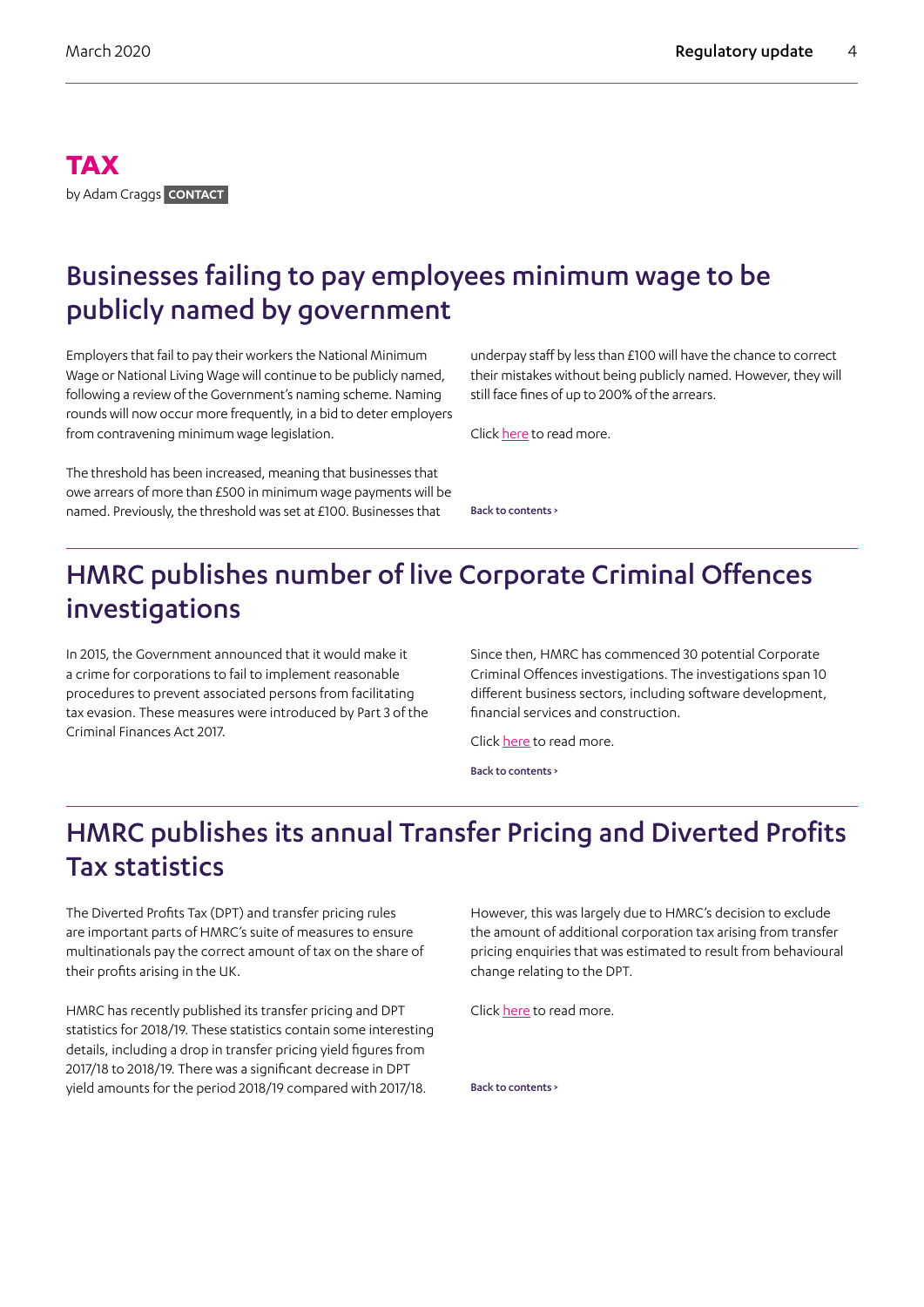### <span id="page-4-0"></span>**HEALTH, SAFETY AND ENVIRONMENTAL**

by Gavin Reese **CONTACT**

## FSA imposes deadline for CBD industry to provide product information

The Food Standards Agency (FSA) has imposed a deadline for businesses trading in Cannabidiol (CBD) to submit applications for authority to market their CBD products and contents. CBD extracts are derived from hemp and cannabis plants. The FSA have said that the CBD industry must provide information about the safety and contents of their CBD products by 31 March 2021. Following this date, only products which have submitted the appropriate application will be permitted to remain on the market. This is to ensure novel foods meet legal standards so as to reassure consumers.

The FSA is advising vulnerable groups not to take CBD, and for healthy adults to consume no more than 70mg a day, unless under medical direction.

CBD was confirmed as a novel food product in January 2019. Under the current regulations, any foods with no history of consumption before May 1997 should be evaluated before being placed on the market.

Click [here](https://www.food.gov.uk/news-alerts/news/food-standards-agency-sets-deadline-for-the-cbd-industry-and-provides-safety-advice-to-consumers) to read more.

[Back to contents >](#page-1-0)

## Updates to the FSA's guidance on food allergen labelling

From 1 October 2021 new legislation will come into force, changing the way in which food businesses in England must provide allergen information on prepacked for direct sale food. The FSA has conducted a consultation into proposed updates to the existing Technical Guidance on Food allergen labelling and information requirements, to seek the views of stakeholders and affected parties.

The proposed amendments have been designed to reflect the new legal requirements facing food businesses in England. Separate, equivalent legislation is planned in Wales and Northern Ireland.

Click [here](https://www.food.gov.uk/news-alerts/consultations/updates-food-standard-agency-technical-guidance-food-allergen-labelling) to read more.

[Back to contents >](#page-1-0)

## Chair of Environmental Agency discusses future environmental standards in UK

Chair of the Environmental Agency, Emma Howard Boyd, recently spoke at a Westminster Energy, Environment & Transport Forum on environmental standards and the Office for Environmental Protection.

She touched on topical themes, including the UK's recent departure from the EU and the introduction of the new Environment Bill. However, she believes the biggest change may

be the shift in public perception about climate change and the natural environment.

Click [here](https://www.gov.uk/government/speeches/the-future-for-environmental-standards-in-the-uk) to read more.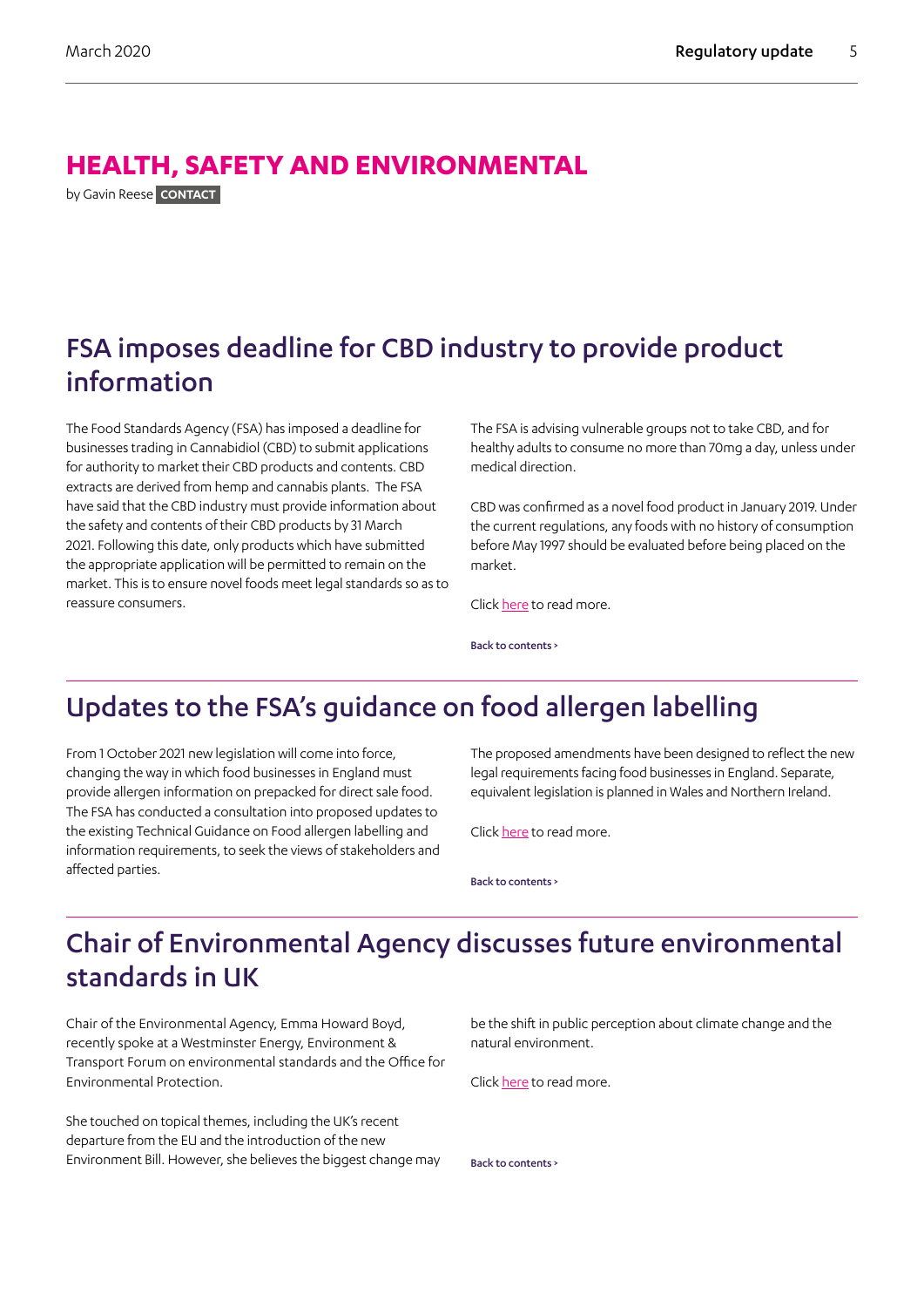### <span id="page-5-0"></span>**DATA PROTECTION AND PRIVACY**

by Jon Bartley **CONTACT**

## EU deliberations on the UK as a third country for data transfers

Due to the UK's departure from the EU, the UK will be considered a "third country" under EU law – and possibly subject to restrictions on the free flow of personal data to the UK – at the end of the transition period in December. There is currently no agreement on what the UK-EU data relationship will look like after that point, but February has seen a [resolution](https://www.europarl.europa.eu/doceo/document/TA-9-2020-0033_EN.html) from the European Parliament and an [Opinion](https://edps.europa.eu/sites/edp/files/publication/20-02-24_opinion-eu-uk-partnership_en.pdf) from the European Data Protection Supervisor (EDPS) on the point.

The EU could simply acknowledge that domestic law is equivalent to the EU regime by making an 'adequacy decision', removing the need for companies to apply any contractual or other safeguards in relation to EU-UK data flows. However, the resolution (at paragraphs 32-34) indicates that prior UK derogations (in connection with immigration-related data processing, electronic telecoms data retention & mass surveillance/national security data processing by law enforcement) mean the UK regime is

insufficient, and requests that the Commission "carefully assess" the UK's data protection framework.

The EDPS supports the "endeavour" of forming a comprehensive UK-EU data partnership within the transition period but recommends:

- **•** the UK & EU must ensure the partnership is underpinned by a respect for personal data protection, and
- **•** priorities related to data processing by public bodies should be clearly defined.

It is clear that a great deal of uncertainty remains regarding what the post-transition relationship will look like, but these recent developments indicate the possibility of a rocky path ahead.

[Back to contents >](#page-1-0)

## ICO launches consultation into draft guidance on AI auditing framework

The ICO has launched a consultation into the draft AI auditing framework guidance for organisations. The guidance provides advice regarding ways to mitigate the risks AI poses to individuals and is aimed at technology specialists developing AI systems and risk specialists whose organisations use AI systems.

The ICO is seeking feedback from those with a compliance focus including data protection officers, risk managers and general counsel. It is also seeking the views of technology specialists such as data scientists and cyber security and IT risk managers.

Click [here](https://ico.org.uk/about-the-ico/ico-and-stakeholder-consultations/ico-consultation-on-the-draft-ai-auditing-framework-guidance-for-organisations/) to read more.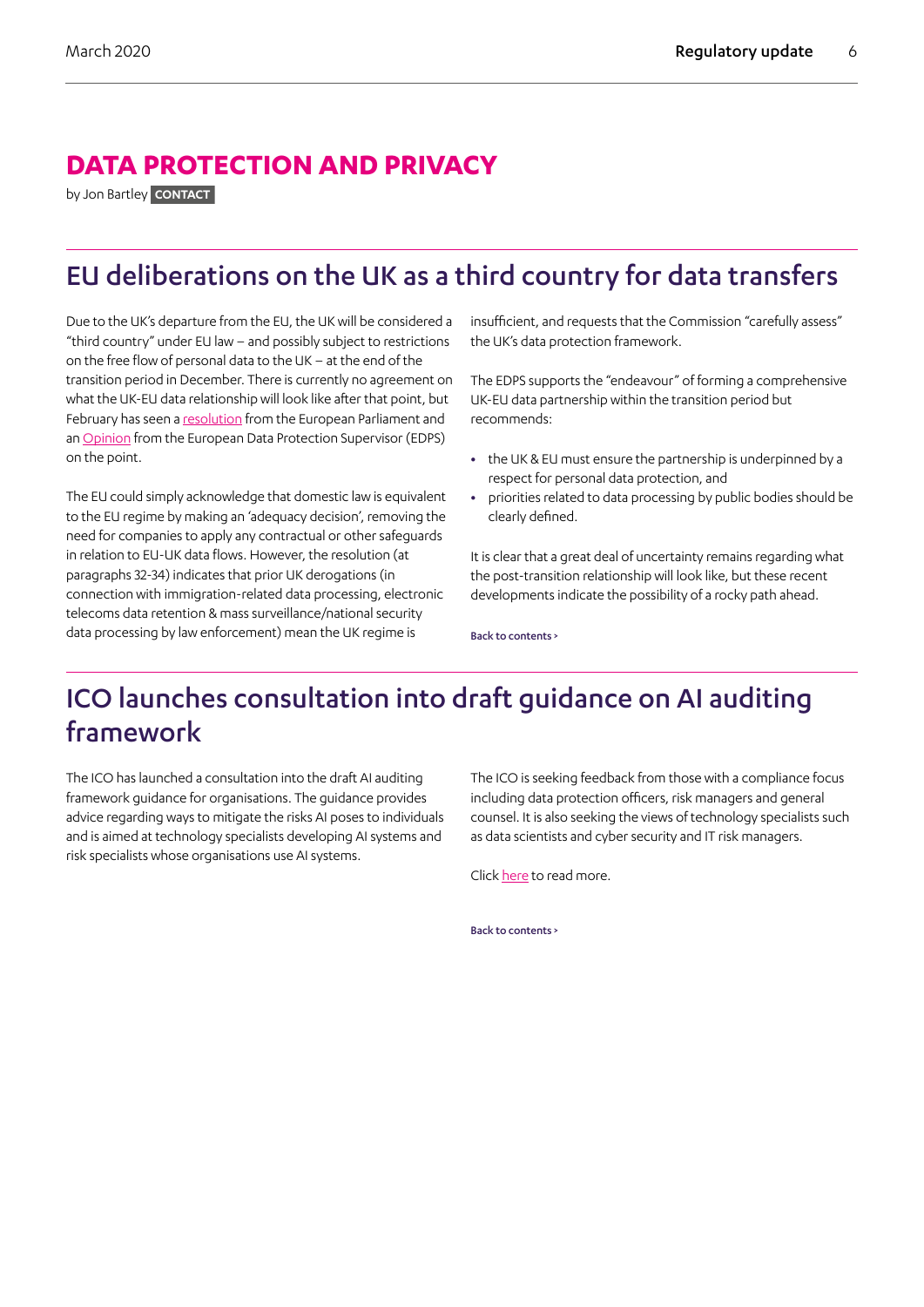### <span id="page-6-0"></span>**COMPETITION**

by Lambros Kilaniotis **CONTACT**

## Hotel Accommodation: Prices Based on Guest Nationality

Following a three-year investigation, the European Commission has [announced](https://ec.europa.eu/commission/presscorner/detail/en/ip_20_302) that it has fined the Melia hotel group almost €6.7 million (including a 30% reduction for co-operation) for imposing anti-competitive restrictions in their contracts with tour operators. In the meantime, it has also confirmed that it has closed its proceedings against the tour operators: Kuoni, Thomas Cook, TUI and REWE.

Melia's standard terms and conditions provided that its contracts with tour operators were only valid for bookings for consumers located in specified countries. Thus, a tour operator could not freely sell hotel accommodation directly to consumers throughout the EEA (active sales), but only to those in its allotted

countries of operation, nor could it respond to direct requests from customers who were resident outside of the countries allocated to it (passive sales). Consequently, consumers were unable to check fully hotel availability or book hotel rooms at the best prices with tour operators in other Member States. The European Commission concluded that the terms and conditions amounted to discrimination between customers on the basis of their place of residence or nationality in breach of EU competition law (Article 101 of TFEU prohibits agreements between companies which prevent, restrict or distort competition within the EU).

[Back to contents >](#page-1-0)

## Mixed Fortunes for Parties to Mergers in UK Phase II References

In the UK, mergers and acquisitions face in-depth scrutiny in circumstances where the Competition and Markets Authority ("the CMA") makes a Phase II reference. It has been a busy time for the CMA and there have been mixed fortunes for transactions subject to a Phase II investigation with one merger being abandoned, two potentially facing being blocked and a fourth potentially being cleared unconditionally.

At the very end of January, the CMA had [issued](https://www.gov.uk/government/news/deal-between-prosafe-and-floatel-raises-competition-concerns) its provisional findings that Prosafe SE's proposed acquisition of Floatel International Limited (the two largest suppliers, owning the vast majority of semi-submersible offshore accommodation support vessels used by oil and gas companies, on the UK and Norwegian Continental Shelves) may result in a substantial lessening of competition (the "SLC" test) and customers may face higher prices and/or lower quality when tendering for these vessels. The CMA's initial view was that the only way of addressing its competition concerns was to block the transaction. The Norwegian Competition Authority had already blocked it and the parties had been appealing that decision. Following the CMA's provisional SLC finding, Prosafe announced the abandonment of the transaction and the CMA has now issued its [merger cancellation notice](https://assets.publishing.service.gov.uk/media/5e46761f40f0b677ca249fb0/Notice_of_cancellation_of_merger_reference_-_Prosafe_-_Floatel_---.pdf) to formally end its investigation.

The parties to another two mergers in Phase II have also received adverse provisional findings. In relation to JD Sports Fashion plc's completed acquisition of Footasylum plc, the CMA has provisionally [found](https://www.gov.uk/government/news/shoppers-could-lose-out-in-sports-fashion-merger) that the transaction substantially lessens

competition nationally in relation to sports-inspired causal clothing and footwear both in-store and online. The CMA is concerned that the loss of competition between the parties could result in fewer discounts, less choice and lower quality of service for consumers. The CMA's initial view, on which it is consulting, is again that blocking the transaction may be the only way of addressing its concerns. If this were ultimately its conclusion, JD Sports would be required to sell off the Footasylum business. Although the UK operates a voluntary notification regime, this merger highlights the potential risks of completing a transaction without notifying and seeking clearance first.

The CMA [announced](https://www.gov.uk/government/news/cma-provisionally-finds-competition-concerns-in-airline-booking-merger) another SLC provisional finding in relation to Sabre Holdings Corporation's proposed acquisition of Farelogic Inc. and is again considering whether to block the merger in order to address its competition concerns. The companies provide software solutions to help airlines to sell flights via travel agents and to connect with passengers via travel agents. The CMA's concerns relate to reduced innovation, higher fees and more limited choice of supplier for airlines using such IT systems, ultimately to the detriment of UK passengers. With regard to innovation, it is interesting to note that Farelogic has developed certain technology allowing airlines to offer more choice to passengers in terms of booking their flight experience, which Sabre does not currently offer, but has invested in developing. If Farelogix were to remain independent, the CMA's view is that there would be greater incentive for Sabre to innovate further.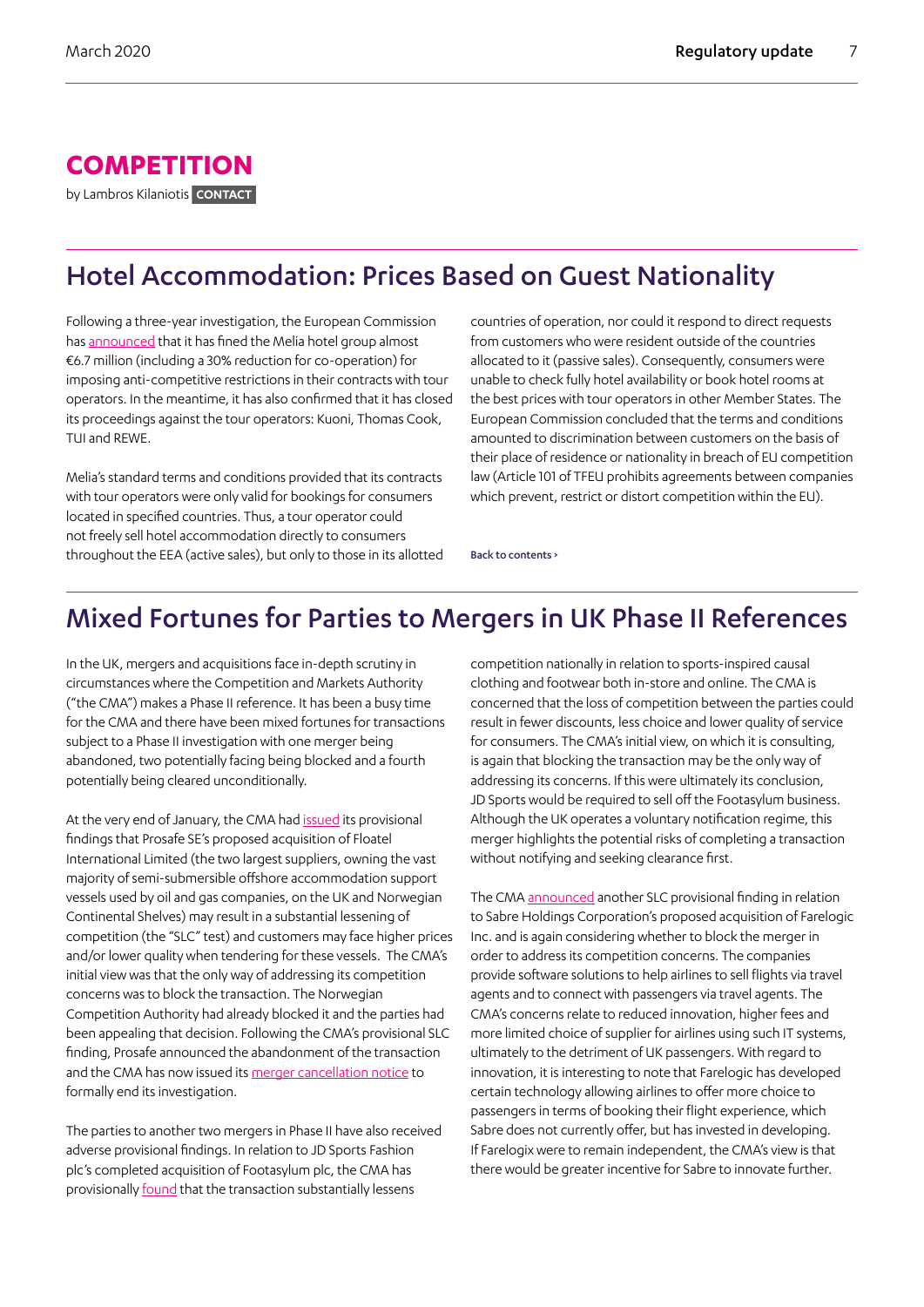<span id="page-7-0"></span>However, the CMA has also provided proof that all is not necessarily lost for the parties to a merger whose transaction is referred to an in-depth Phase II. The CMA has recently [announced](https://www.gov.uk/government/news/payment-software-deal-does-not-raise-competition-concerns) its provisional findings that the completed acquisition by Bottomline Technologies (de), Inc. of Experian Limited's Experian Payments Gateway business and related assets is not likely to raise competition concerns. Thus, it is now expected to be cleared unconditionally. Both parties provide payment software used by businesses to submit direct debits, make payroll payments and

pay suppliers. At Phase I, the CMA had been concerned that the transaction might lead to reduced competition and, thus, to an increase in prices, as well as a reduction in product availability and in investment in innovation. As a result of its more in-depth Phase II, the CMA has been able to ascertain that there are sufficient alternative providers and that the Experian Payments Gateway business is no longer a strong force in the market.

[Back to contents >](#page-1-0)

### **ADVERTISING & MARKETING**

by Olly Bray **CONTACT**

### ASA publishes guidance on influencer marketing

 The Advertising Standards Authority (ASA) has published detailed guidance on the rise of influencer marketing, and the rules by which advertisers and influencers must abide by.

The [Scope of the Code](https://www.asa.org.uk/type/non_broadcast/code_folder/scope-of-the-code.html) outlines categories of content to which the Code applies, including "online advertisements in paid-for space". Examples of this type of advertising include pop-ups, banner ads and sponsored search results.

Other forms of advertising subject to regulation include "advertorials", or advertisement features, and "affiliate" ads, for example posts containing a discount code for a particular product.

Click [here](https://www.asa.org.uk/news/influencingresponsibly-the-asa-s-jurisdiction.html) to read more.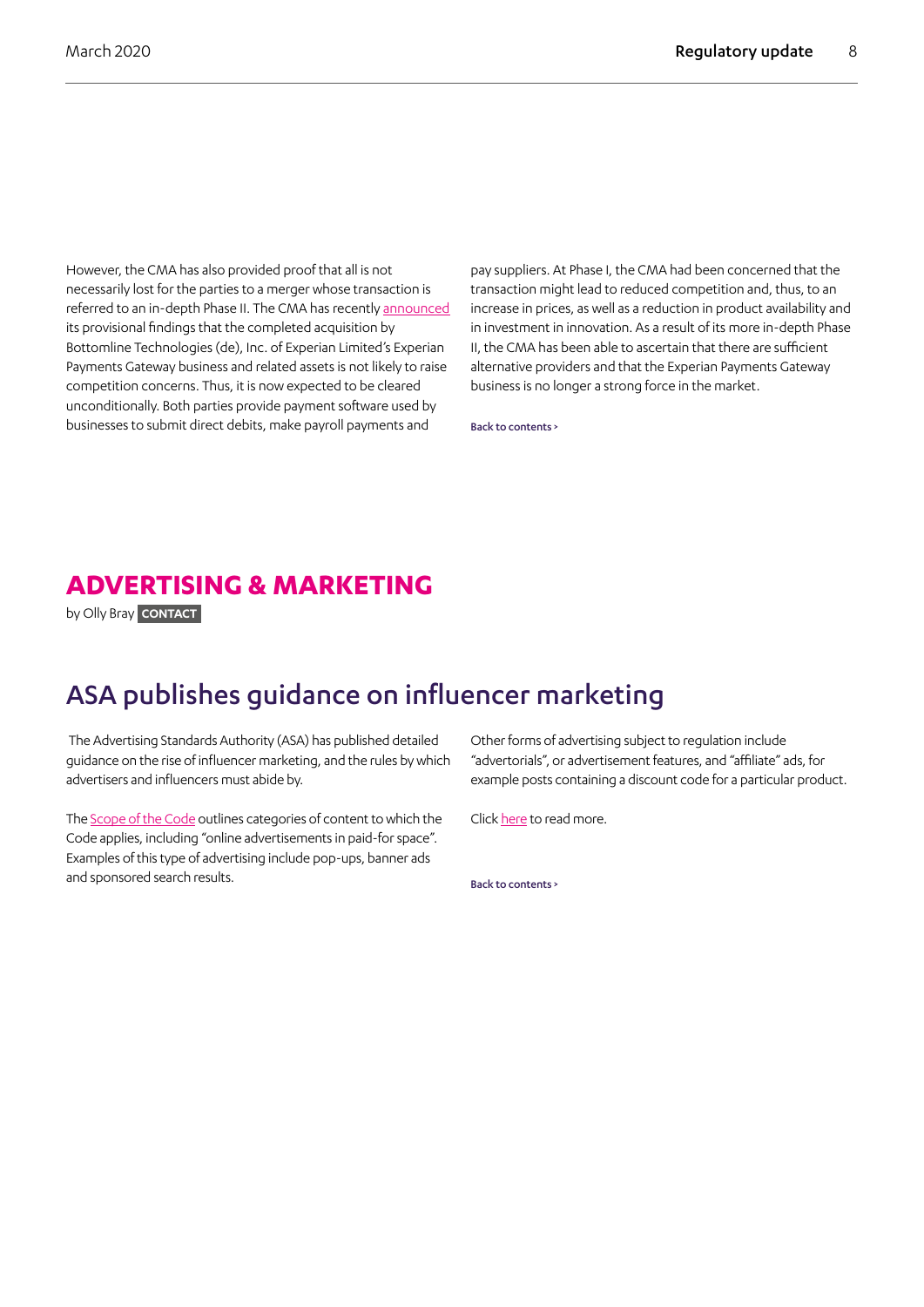### <span id="page-8-0"></span>**INSURANCE AND FINANCIAL SERVICES**

by Matthew Griffith and Jonathan Cary **CONTACT**

## FCA publishes its annual review of regulated sectors

The Financial Conduct Authority (FCA) has published its annual Sector Views, providing a picture of how each financial sector is performing. It also provides analysis of the ways in which the financial landscape is changing and the impact of these changes on the market.

The report considers the impact of the following on the FCA's seven regulated sectors:

- **•** the macroeconomic environment
- **•** the potential impact of Brexit
- **•** societal changes
- **•** technological developments

Click [here](https://www.fca.org.uk/publication/corporate/sector-views-2020.pdf#page=32) to read more.

[Back to contents >](#page-1-0)

## Big tech firms' move into finance may cause market instability

The Financial Stability Board (FSB) has warned that big tech firms' move into finance may "materially alter" the sector, in addition to posing fresh threats to financial stability. It has also expressed concerns that Big Tech provides services that many banks and financial companies rely on, such as the cloud. Although the provision of these services reduces a company's risk at an individual level, it increases the system-wide risk, should a major provider, such as Microsoft or Google, collapse.

The FSB further detailed concerns that, due to the size and presence of BigTech, its effect may not make for a more competitive financial sector in the long-term.

Click [here](https://www.ft.com/content/f1e67d0e-3085-11e9-8744-e7016697f225) to read more.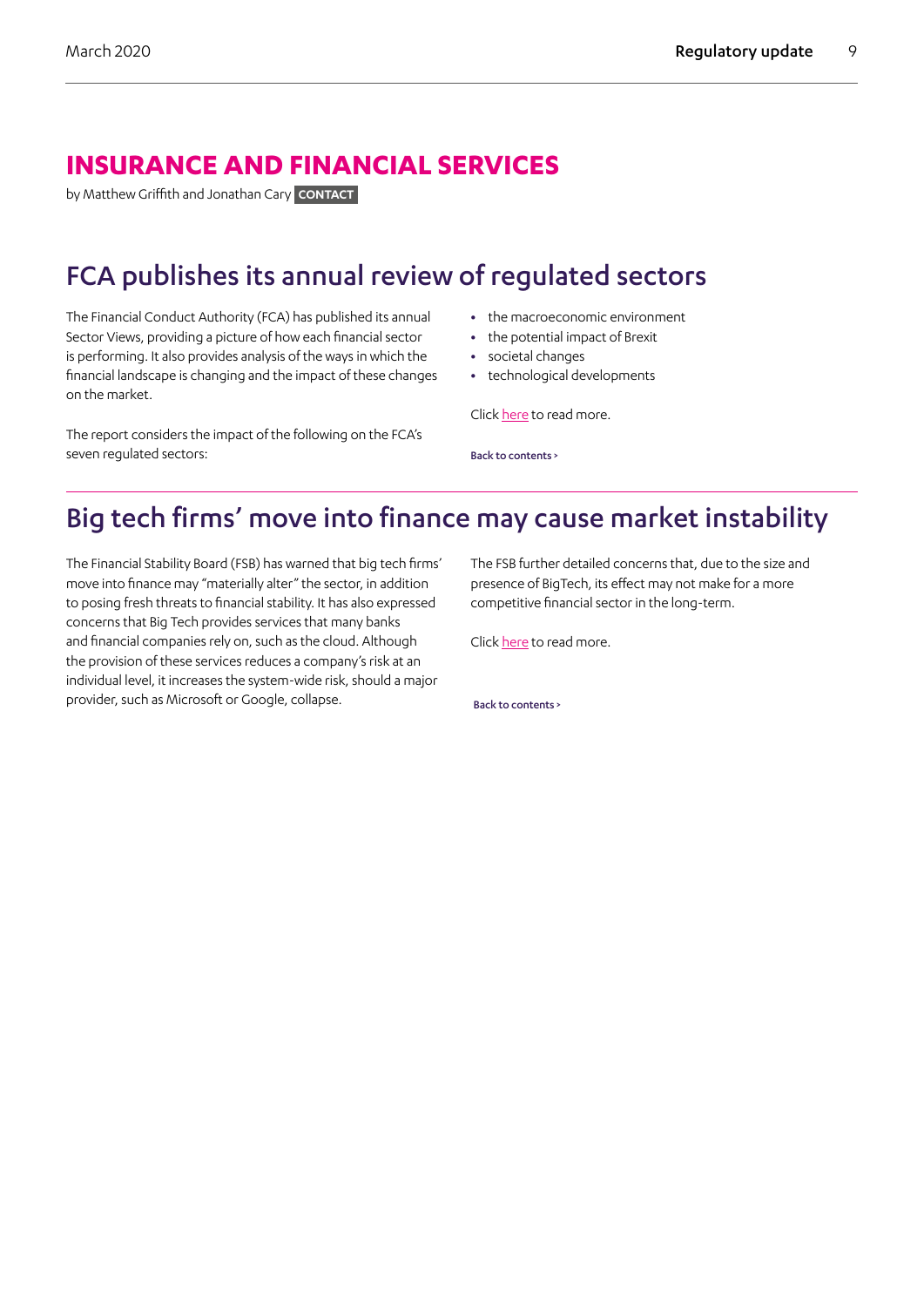### <span id="page-9-0"></span>**PROFESSIONAL PRACTICES**

by Rob Morris and Graham Reid **CONTACT**

## Court of Appeal decision on FRC privilege challenge

The Court of Appeal has allowed a landmark appeal regarding the provision of privileged information to the Financial Reporting Council (FRC). The court held that the recipient of a request made under the Statutory Auditors and Third Country Auditors Regulations 2016 (SATCAR) by the FRC is not legally required to produce privileged documents.

The decision, which reverses a previous High Court decision, applies whether the person entitled to the privilege is the audited entity or the auditor under investigation.

This is likely to be the type of challenge regulators increasingly face when exercising investigatory and enforcement powers.

[Back to contents >](#page-1-0)

## FRC announces plan to speed up pace of Enforcement investigations

The FRC has announced a shakeup of its oversight and supervisory functions in a bid to speed up the pace of Enforcement investigations. It will also be implementing high standards of corporate governance, reporting and audit to serve the public interest.

The new strategy will see the FRC further progress in its transition to a new regulatory body, which was proposed by last year's independent review of the FRC. In order to meet the requirements of the review, FRC will also recruit over 100 additional employees.

The FRC will speed up the investigation and conclusion of Enforcement cases by strengthening its case examination function to fast-track decisions on whether to open an Enforcement case.

Click [here](https://www.frc.org.uk/news/february-2020-(1)/frc-plan-for-greater-regulatory-oversight) to read more.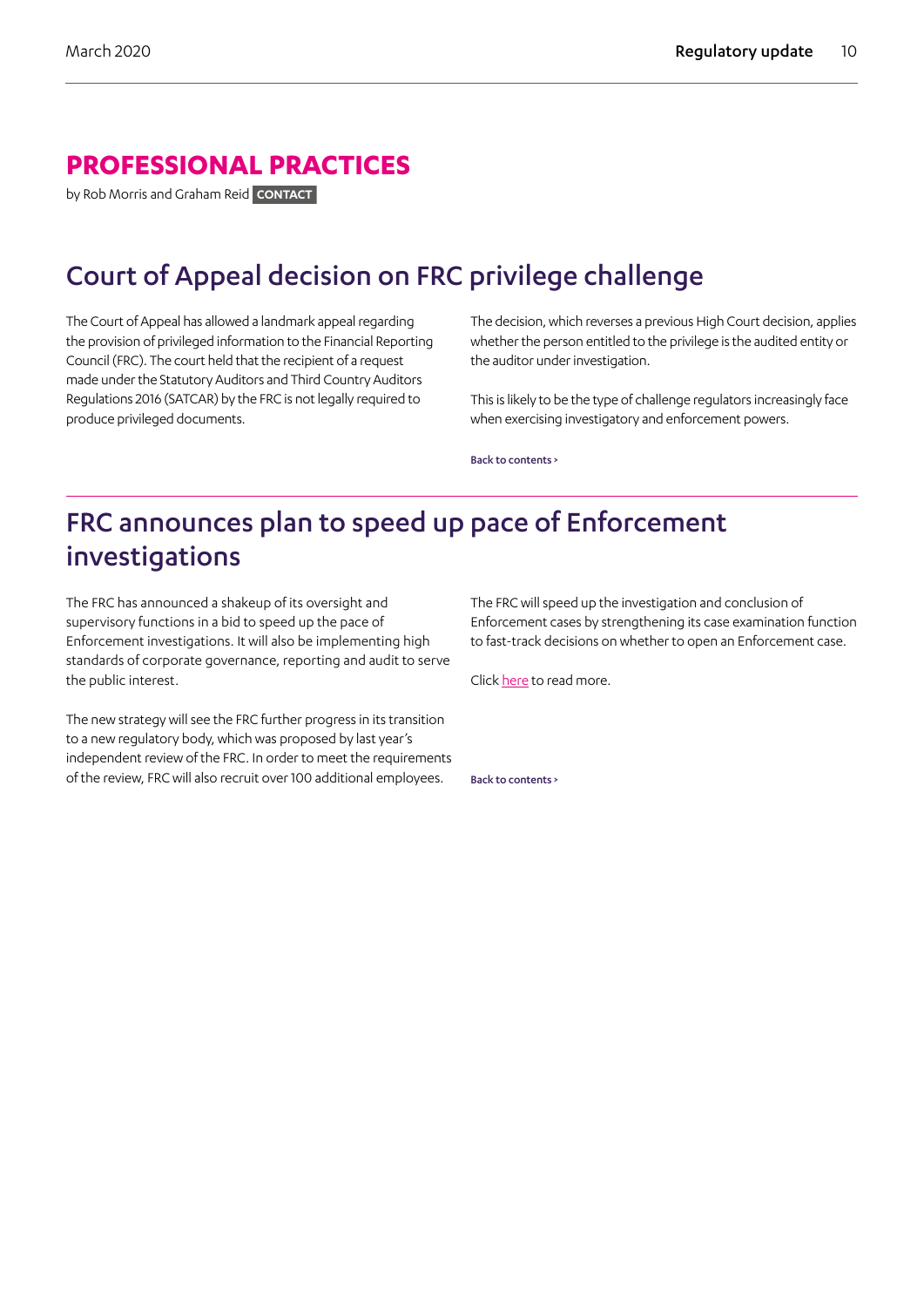### <span id="page-10-0"></span>**KEY CONTACTS**

For further information on any regulatory matter, please contact our team below:

#### **HEALTH, SAFETY AND ENVIRONMENTAL**



**Gavin Reese** Partner Head of Regulatory +44 20 3060 6895 gavin.reese@rpc.co.uk

#### **ANTI-BRIBERY AND CORRUPTION/AML**



**Sam Tate** Partner +44 20 3060 6605 sam.tate@rpc.co.uk

#### **PRODUCT LIABILITY AND COMPLIANCE**

**Dorothy Flower** Partner +44 20 3060 6481 dorothy.flower@rpc.co.uk

#### **COMPETITION AND ANTI-TRUST**



**Lambros Kilaniotis** Partner +44 20 3060 6033 lambros.kilaniotis@rpc.co.uk

#### **INSURANCE AND FINANCIAL SERVICES**



**Jonathan Cary** Partner +44 20 3060 6418 jonathan.cary@rpc.co.uk



**Matthew Griffith** Partner +44 20 3060 6382 matthew.griffith@rpc.co.uk

#### **WHITE COLLAR CRIME AND INVESTIGATIONS**



**Davina Given** Partner +44 20 3060 6534 davina.given@rpc.co.uk

#### **PRIVACY, SECURITY AND DATA PROTECTION**



**Jon Bartley** Partner +44 20 3060 6394 jon.bartley@rpc.co.uk

#### **TAX INVESTIGATIONS AND DAWN RAIDS**



**Adam Craggs** Partner +44 20 3060 6421 adam.craggs@rpc.co.uk

#### **ADVERTISING AND MARKETING**

**Oliver Bray** Partner +44 20 3060 6277 oliver.bray@rpc.co.uk

#### **PROFESSIONAL PRACTICES**



**Graham Reid** Legal Director +44 20 3060 6598 graham.reid@rpc.co.uk

![](_page_10_Picture_35.jpeg)

**Robert Morris** Partner +44 20 3060 6921 robert.morris@rpc.co.uk

#### **BACK TO CONTENTS**